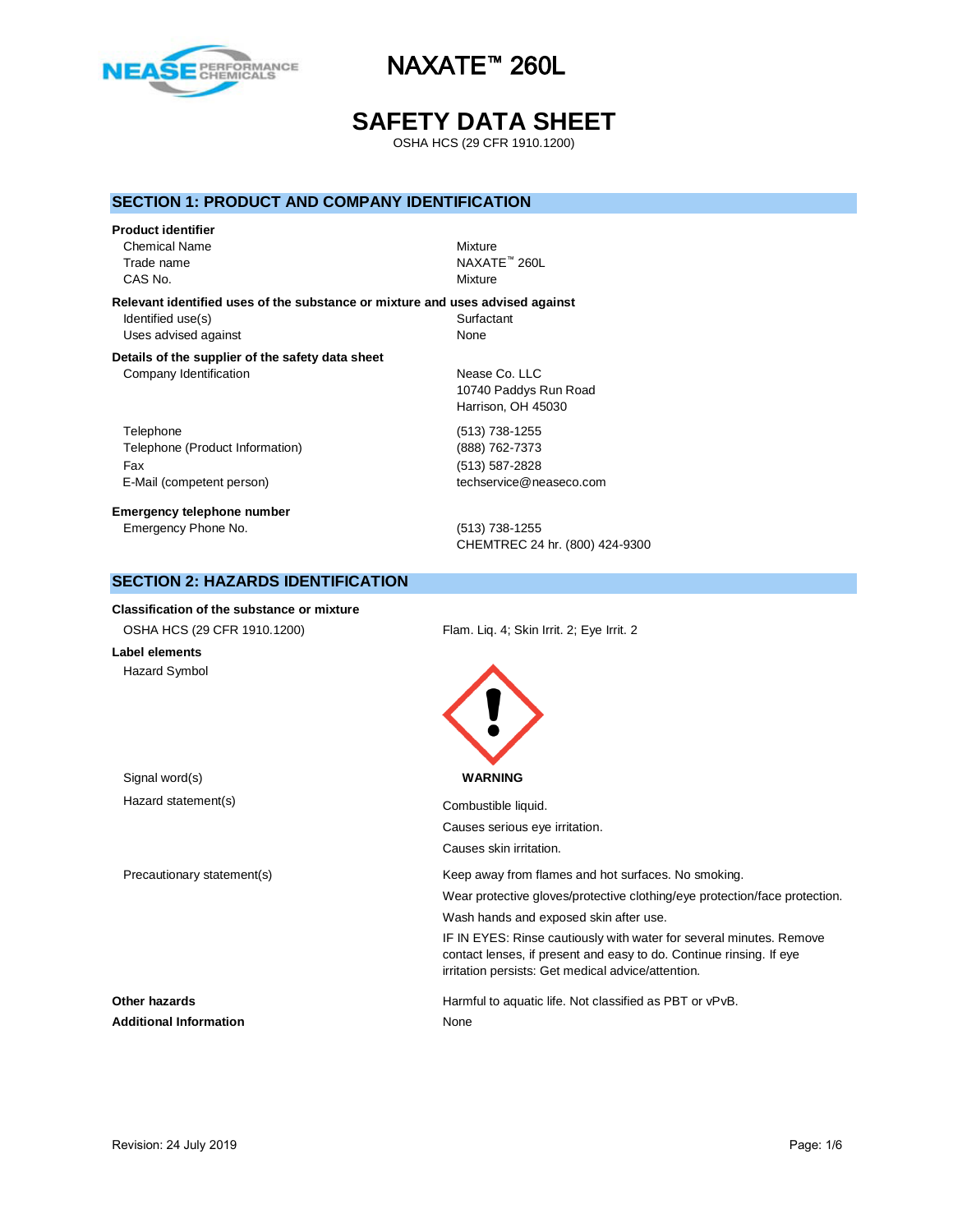

# **SECTION 3: COMPOSITION/INFORMATION ON INGREDIENTS**

| <b>Composition/information on ingredients</b> | $%$ W/W    | CAS No.    | Hazard statement(s)                                                                                                                |
|-----------------------------------------------|------------|------------|------------------------------------------------------------------------------------------------------------------------------------|
| Calcium dodecylbenzene sulfonate              | 55 - 65%   | 68584-23-6 | Not classified as dangerous for supply/use.                                                                                        |
| 2-Ethylhexanol                                | $35 - 45%$ | 104-76-7   | Combustible liquid<br>Harmful if inhaled.<br>Causes skin irritation.<br>Causes serious eye irritation.<br>Harmful to aquatic life. |

**Additional Information** – None

## **SECTION 4: FIRST AID MEASURES**

| Description of first aid measures                                             |                                                                                                                                                                                          |
|-------------------------------------------------------------------------------|------------------------------------------------------------------------------------------------------------------------------------------------------------------------------------------|
| Inhalation                                                                    | Remove to fresh air and keep at rest in a position comfortable for breathing. If<br>breathing is laboured, administer oxygen. If breathing has stopped, apply<br>artificial respiration. |
| <b>Skin Contact</b>                                                           | Wash affected skin with plenty of water. Continue to wash the affected area<br>for at least 15 minutes. If skin irritation occurs: Get medical advice/attention.                         |
| Eye Contact                                                                   | Rinse cautiously with water for several minutes. Remove contact lenses, if<br>present and easy to do. Continue rinsing. If eye irritation persists: Get medical<br>advice/attention.     |
| Ingestion                                                                     | Drink two glasses of water. Call a physician. If swallowed, and the victim is<br>conscious and alert, induce vomiting immediately, as directed by medical<br>personnel.                  |
| Most important symptoms and effects, both<br>acute and delayed                | None                                                                                                                                                                                     |
| Indication of any immediate medical attention<br>and special treatment needed | None                                                                                                                                                                                     |

# **SECTION 5: FIRE-FIGHTING MEASURES**

| <b>Extinguishing media</b>                                       |                                                                                                          |
|------------------------------------------------------------------|----------------------------------------------------------------------------------------------------------|
| -Suitable Extinguishing Media<br>-Unsuitable Extinguishing Media | Extinguish with waterspray, dry chemical, sand or carbon dioxide or foam.<br>None anticipated.           |
| Special hazards arising from the substance or<br>mixture         | None anticipated.                                                                                        |
| <b>Advice for fire-fighters</b>                                  | Fire fighters should wear complete protective clothing including self-<br>contained breathing apparatus. |

#### **SECTION 6: ACCIDENTAL RELEASE MEASURES Personal precautions, protective equipment and emergency procedures** Put on protective equipment before entering danger area. **Environmental precautions Do not allow to enter drains, sewers or watercourses. Methods and material for containment and cleaning up** Cover spills with inert absorbent material. Sweep spilled substances into containers. Transfer to a container for disposal. **Reference to other sections None** Additional Information **None**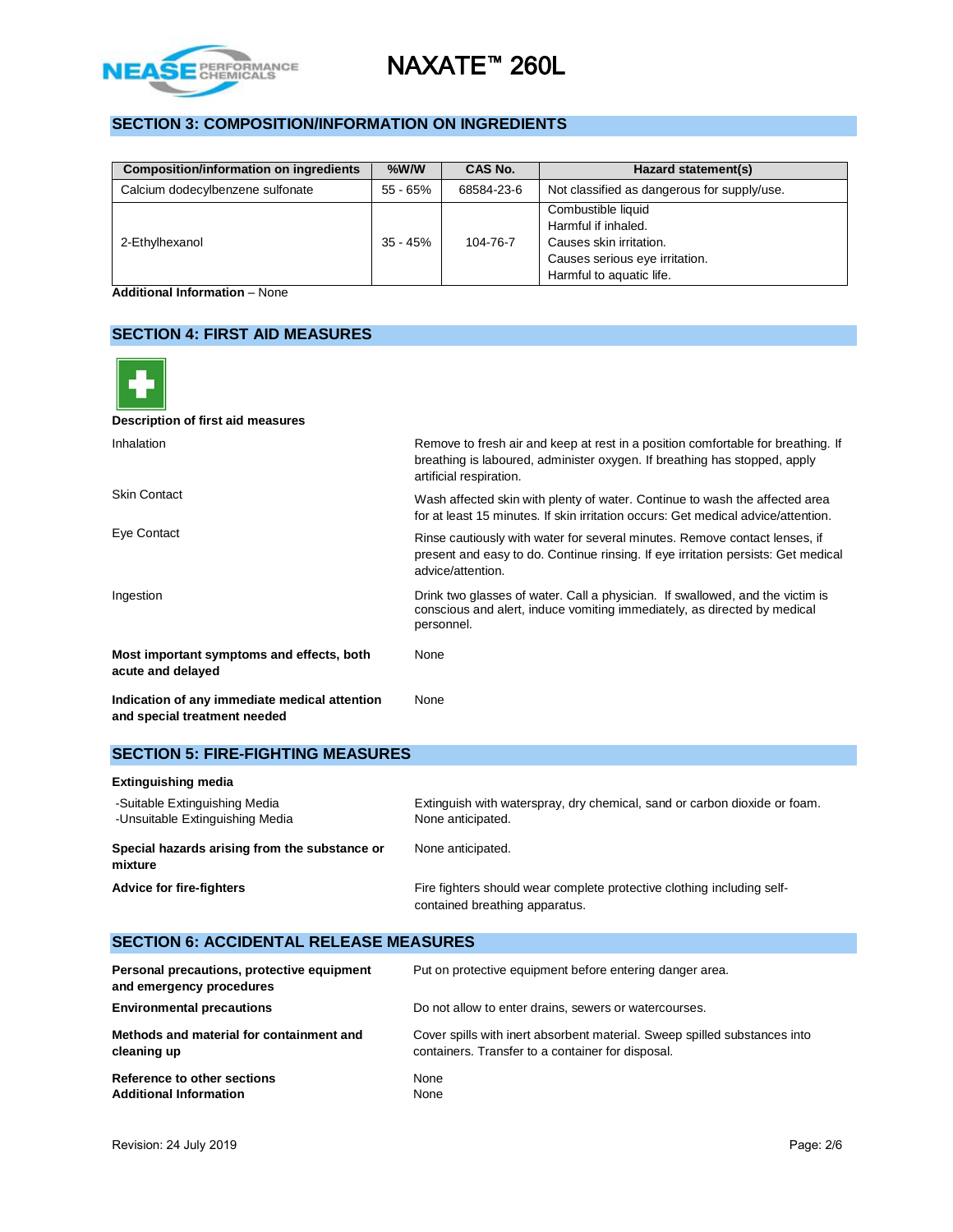

# **SECTION 7: HANDLING AND STORAGE**

|                                                              | Precautions for safe handling<br>Keep away from flames and hot surfaces. No smoking. Do not get in eyes.<br>Wear protective gloves/protective clothing/eye protection/face protection.<br>Wash hands and exposed skin after use. |                                                                                                                                                                                 |                     |                        |                    |                                                                    |
|--------------------------------------------------------------|----------------------------------------------------------------------------------------------------------------------------------------------------------------------------------------------------------------------------------|---------------------------------------------------------------------------------------------------------------------------------------------------------------------------------|---------------------|------------------------|--------------------|--------------------------------------------------------------------|
| Conditions for safe storage, including any incompatibilities |                                                                                                                                                                                                                                  |                                                                                                                                                                                 |                     |                        |                    |                                                                    |
| -Storage Temperature<br>-Incompatible materials              | Ambient temperatures.<br>Keep away from oxidising agents. Keep container tightly closed and dry.                                                                                                                                 |                                                                                                                                                                                 |                     |                        |                    |                                                                    |
| Specific end use(s)                                          |                                                                                                                                                                                                                                  |                                                                                                                                                                                 | Surfactant          |                        |                    |                                                                    |
| <b>SECTION 8: EXPOSURE CONTROLS/PERSONAL PROTECTION</b>      |                                                                                                                                                                                                                                  |                                                                                                                                                                                 |                     |                        |                    |                                                                    |
| <b>Control parameters</b>                                    |                                                                                                                                                                                                                                  |                                                                                                                                                                                 |                     |                        |                    |                                                                    |
| <b>Occupational exposure limits</b>                          |                                                                                                                                                                                                                                  |                                                                                                                                                                                 |                     |                        |                    |                                                                    |
|                                                              |                                                                                                                                                                                                                                  |                                                                                                                                                                                 | LTEL (8 hr TWA ppm) |                        | STEL (ppm)         |                                                                    |
| <b>SUBSTANCE.</b>                                            | <b>CAS No.</b>                                                                                                                                                                                                                   | PEL (OSHA)                                                                                                                                                                      | <b>TLV (ACGIH)</b>  | PEL (OSHA)             | <b>TLV (ACGIH)</b> | Note:                                                              |
| None                                                         |                                                                                                                                                                                                                                  | --------                                                                                                                                                                        | --------            | -------                | ----               |                                                                    |
| Recommended monitoring method<br><b>Exposure controls</b>    |                                                                                                                                                                                                                                  |                                                                                                                                                                                 | None                |                        |                    |                                                                    |
| Appropriate engineering controls                             |                                                                                                                                                                                                                                  |                                                                                                                                                                                 |                     | Not normally required. |                    |                                                                    |
| Personal protection equipment                                |                                                                                                                                                                                                                                  |                                                                                                                                                                                 |                     |                        |                    |                                                                    |
| Eye/face protection                                          |                                                                                                                                                                                                                                  |                                                                                                                                                                                 |                     |                        |                    | Wear protective eyewear (goggles, face shield, or safety glasses). |
| Skin protection (Hand protection/ Other)                     |                                                                                                                                                                                                                                  |                                                                                                                                                                                 | rubber).            |                        |                    | The following to be used as necessary: Gloves (Neoprene or Natural |
| Respiratory protection                                       |                                                                                                                                                                                                                                  | No personal respiratory protective equipment normally required.<br>Avoid generation of mist. An approved dust mask should be worn if<br>dust/mist is generated during handling. |                     |                        |                    |                                                                    |
| Thermal hazards                                              | Use gloves with insulation for thermal protection, when needed.                                                                                                                                                                  |                                                                                                                                                                                 |                     |                        |                    |                                                                    |

**Environmental Exposure Controls Exposure Controls Do not allow to enter drains, sewers or watercourses.** 

# **SECTION 9: PHYSICAL AND CHEMICAL PROPERTIES**

## **Information on basic physical and chemical properties**

Appearance Viscous liquid<br>
Colour Colour<br>
Clear Amber Colour Clear Amber<br>
Clear Amber<br>
Odour Mild alcohol Odour Threshold (ppm) Not available. pH (Value) 6.0 – 7.0 (5% in 25% IPA/Water) Melting Point (°C) / Freezing Point (°C) Not available. Boiling point/boiling range (°C): Not available. Flash Point (°C) >75 (>167 °F)

Mild alcohol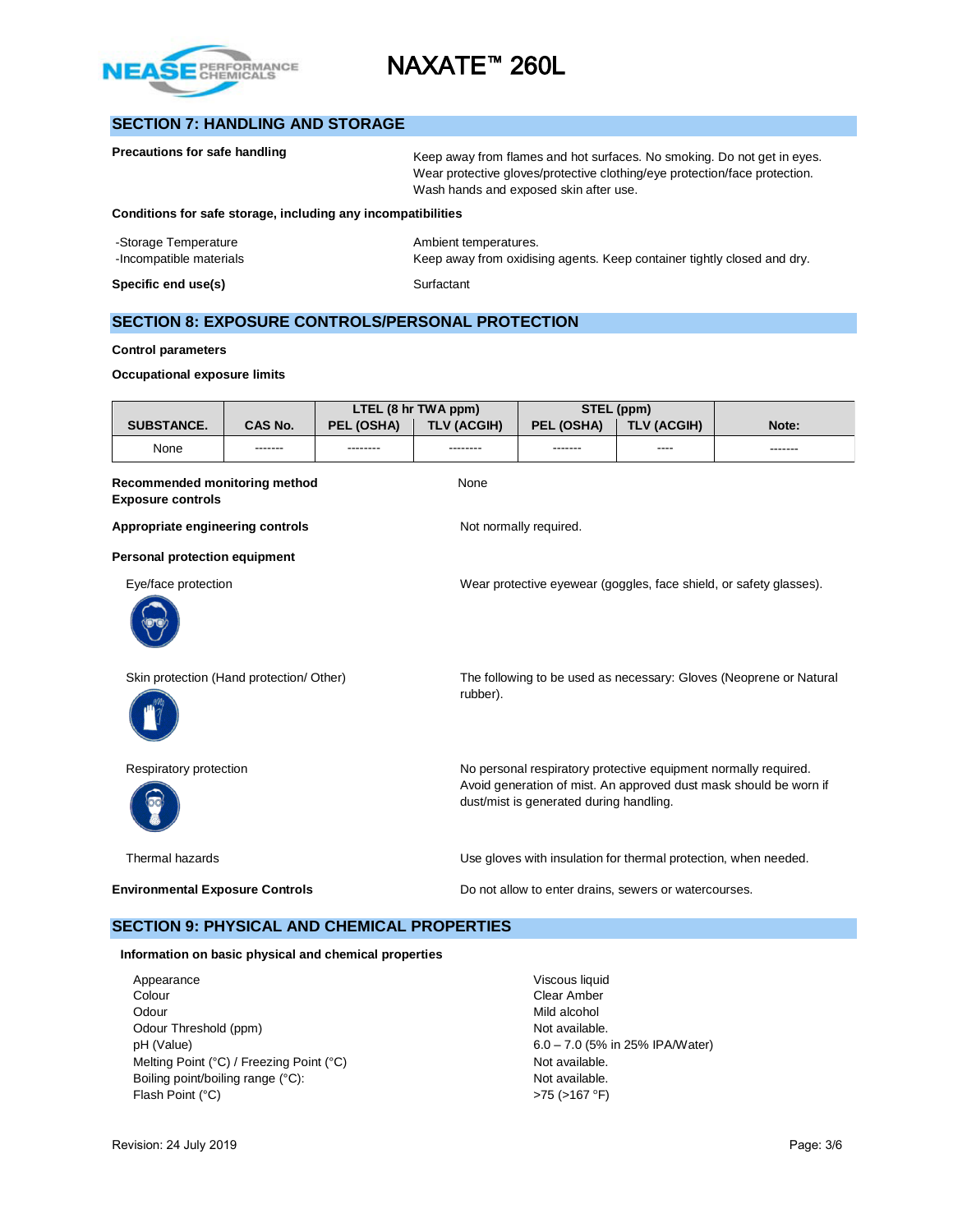

Evaporation rate (butyl acetate=1) Not available. Flammability (solid, gas) Not applicable. Explosive limit ranges Not available. Vapour Density (Air=1) Not available. Density (g/ml) Not available. Solubility (Water) Soluble Soluble Solubility (Other) Not available. Partition Coefficient (n-Octanol/water) Not available. Auto Ignition Temperature (°C) and the control of the Not available. Decomposition Temperature (°C) Not available. Kinematic Viscosity (cSt) @ 40°C Not available Not available Explosive properties **Not available** Not available Oxidising properties **Not oxidising** properties Not oxidising.

Vapour Pressure (Pascal) 26.6 (0.2 mmHg) @ 20 °C (2-Ethylhexanol)

**Other information Not available. Other information** 

## **SECTION 10: STABILITY AND REACTIVITY**

| Reactivity                                | Stable under normal conditions.                  |
|-------------------------------------------|--------------------------------------------------|
| <b>Chemical stability</b>                 | Stable.                                          |
| Possibility of hazardous reactions        | None anticipated.                                |
| <b>Conditions to avoid</b>                | Incompatible materials.                          |
| Incompatible materials                    | Reacts with oxidizers.                           |
| <b>Hazardous Decomposition Product(s)</b> | Carbon monoxide, Carbon dioxide, Sulphur oxides, |

## **SECTION 11: TOXICOLOGICAL INFORMATION**

**Exposure routes:** Inhalation**,** Skin Contact**,** Eye Contact

#### **Substances in preparations / mixtures**

| Calcium dodecylbenzene sulfonate (CAS No. 68584-23-6) - By analogy with similar materials: |                                                                                                                                                                                                                                                                                                                                                                                                                                                                                                                                              |
|--------------------------------------------------------------------------------------------|----------------------------------------------------------------------------------------------------------------------------------------------------------------------------------------------------------------------------------------------------------------------------------------------------------------------------------------------------------------------------------------------------------------------------------------------------------------------------------------------------------------------------------------------|
| <b>Acute toxicity</b>                                                                      | Oral: $LD50 > 2000$ mg/kg-bw<br>Dermal: LD50 > 2000 mg/kg                                                                                                                                                                                                                                                                                                                                                                                                                                                                                    |
| <b>Irritation/Corrosivity</b>                                                              | Not to be expected.                                                                                                                                                                                                                                                                                                                                                                                                                                                                                                                          |
| <b>Sensitization</b>                                                                       | Not to be expected.                                                                                                                                                                                                                                                                                                                                                                                                                                                                                                                          |
| <b>Repeated dose toxicity</b>                                                              | Not to be expected.<br>- NOAEL = $125 \text{ mg/kg}$ bw/day (28 days, Oral gavage)<br>$\mathsf{L}\cap\mathsf{L}\mathsf{F}$ $\mathsf{L}\cap\mathsf{C}\cap\mathsf{L}\cap\mathsf{L}\cap\mathsf{L}\cap\mathsf{L}\cap\mathsf{L}\cap\mathsf{L}\cap\mathsf{L}\cap\mathsf{L}\cap\mathsf{L}\cap\mathsf{L}\cap\mathsf{L}\cap\mathsf{L}\cap\mathsf{L}\cap\mathsf{L}\cap\mathsf{L}\cap\mathsf{L}\cap\mathsf{L}\cap\mathsf{L}\cap\mathsf{L}\cap\mathsf{L}\cap\mathsf{L}\cap\mathsf{L}\cap\mathsf{L}\cap\mathsf{L}\cap\mathsf{L}\cap\mathsf{L}\cap\mathsf$ |

- LOAEL = 250 mg/kg bw/day (28 days, Oral gavage)

| Carcinogenicity |             | Not to be expected. |             |       |  |
|-----------------|-------------|---------------------|-------------|-------|--|
| <b>NTP</b>      | <b>IARC</b> | <b>ACGIH</b>        | <b>OSHA</b> | NIOSH |  |
| No.             | No.         | No.                 | No.         | No.   |  |

**Mutagenicity** Not to be expected. **Toxicity for reproduction**  $\blacksquare$  Not to be expected. 2-Ethylhexanol (CAS No. 104-76-7): **Acute toxicity** Oral: LD50= 2047 mg/kg-bw Inhalation: LC50 1-4 mg/l, (4 h , Aerosol) Dermal: LD0 >3000 mg/kg **Irritation/Corrosivity Causes skin irritation.** Causes eye irritation. **Sensitization** None. **Repeated dose toxicity** Not to be expected. -NOEL = 125 mg/kg bw/day (90 days, Oral gavage) -NOAEL = 250 mg/kg bw/day (90 days, Oral gavage)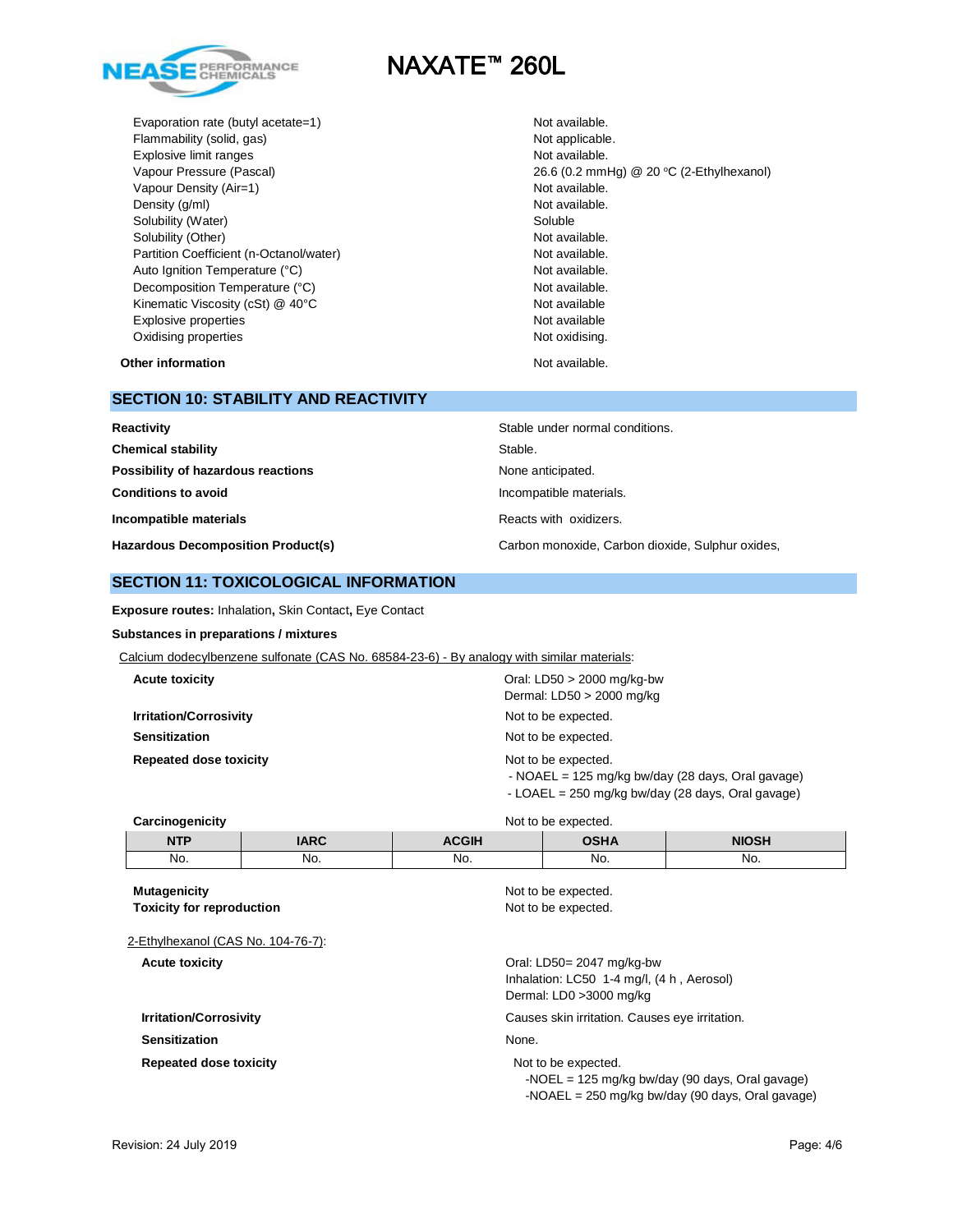

 $-NOAEC = 120$  ppm (638.4 mg/m3) (90 days, Inhalation)

**Carcinogenicity Carcinogenicity It is unlikely to present a carcinogenic hazard to man. NOAEL** (carcinogenicity) = 750 mg/kg bw/day (mice)

|            | IMDC | $- - - -$ | .    |     |
|------------|------|-----------|------|-----|
| <b>NTP</b> | INN  |           | '''' |     |
| No.        | No.  | No.       | No.  | NO. |

**Mutagenicity** There is no evidence of mutagenic potential.

**Toxicity for reproduction** Not to be expected. NOAEL for parental and developmental toxicity =  $3000$  ppm

|  |  | SECTION 12: ECOLOGICAL INFORMATION |
|--|--|------------------------------------|
|--|--|------------------------------------|

#### **Ecotoxicity**

Calcium dodecylbenzene sulfonate (CAS No. 68584-23-6) - By analogy with similar materials:

| Short term                                                                                                                         | LC50 (96 hour) >100 mg/l (Fish)<br>LC50 (96 hour) >100 mg/l (Aquatic Invertebrates)<br>EC50 (72 hour) >100 mg/l (Algae)        |
|------------------------------------------------------------------------------------------------------------------------------------|--------------------------------------------------------------------------------------------------------------------------------|
| Long Term                                                                                                                          | NOEC (72 hour) >100 mg/l (Algae)                                                                                               |
| 2-Ethylhexanol (CAS No. 104-76-7):                                                                                                 |                                                                                                                                |
| Short term                                                                                                                         | LC50 (96 hour) = 17.1 mg/L mg/l (Leuciscus idus melanotus)<br>$EC50$ (48 hour) = 39 mg/l (Daphnia magna)                       |
| Long Term                                                                                                                          | Not available.                                                                                                                 |
| Persistence and degradability<br><b>Bioaccumulative potential</b><br>Mobility in soil<br><b>Results of PBT and vPvB assessment</b> | Not readily biodegradable.<br>The product has low potential for bioaccumulation.<br>No data.<br>Not classified as PBT or vPvB. |
| Other adverse effects                                                                                                              | None known.                                                                                                                    |

## **SECTION 13: DISPOSAL CONSIDERATIONS**

| Waste treatment methods       | Disposal should be in accordance with local, state or national legislation.<br>Consult an accredited waste disposal contractor or the local authority for<br>advice. |
|-------------------------------|----------------------------------------------------------------------------------------------------------------------------------------------------------------------|
| <b>Additional Information</b> | None known.                                                                                                                                                          |

## **SECTION 14: TRANSPORT INFORMATION**

**Land transport (U.S. DOT)\* Sea transport (IMDG) Air transport (ICAO/IATA) UN number Not classified as dangerous for transport.** \*(see footnote) **Proper Shipping Name Transport hazard class(es) Packing group Hazard label(s) Environmental hazards Special precautions for user Transport in bulk according to Annex II of MARPOL73/78 and the IBC Code:** 

\* Not regulated for ground shipments in the U.S. in non-bulk packaging (<119 gallons). Bulk packaging regulated as NA1993, Combustible Liquid, n.o.s. (2-Ethylhexanol), Class 3, Packing Group III. Contains a substance with an Reportable Quantity. Containers over 1500 pounds (680 kg) will require "RQ" to be listed as part of the proper shipping name.

## **SECTION 15: REGULATORY INFORMATION**

**Safety, health and environmental regulations/legislation specific for the substance or mixture:**